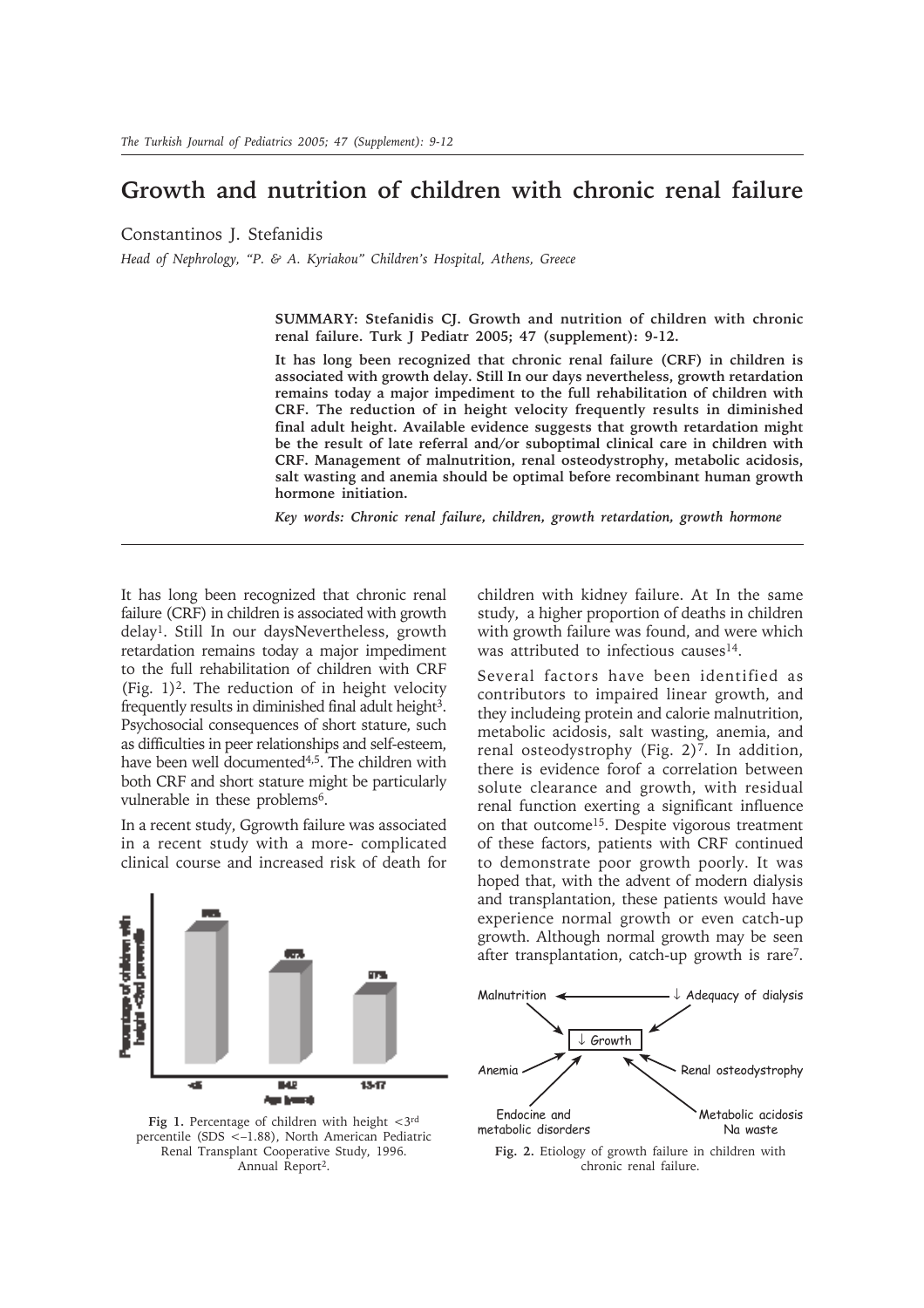In the early 90's, a significant improvement of in the growth rate of children with recombinant human growth hormone (rhGH) has been documented in various multicenter studies in children on conservative treatment, dialysis and after renal transplantation<sup>8,9,10,11,12</sup>. After more than a decade of experience, the safety and efficacy of long-term treatment with recombinant human growth hormone (rhGH) in children on peritoneal dialysis has been established<sup>13</sup>.

Assessment and interpretation of growth and nutritional status.

The reliable assessment of growth and nutritional status growth of children with CRF requires staff who have received training in the use of appropriate measuring techniques and equipment. Weight, height (or supine length for patients up to 2-3 years orf age) and head circumference (for children up to 2 years of age) should be measured and plotted so that growth velocity can be calculated. The growth in height is divided by mathematical modelling in three phases: infancy, childhood and puberty. There are differences in growth regulation during these phases.

- a) During the first two years of life, nutrition is the most important factor for growth. ApPproximately 30% (40 cm) of the total postnatal statural growth occurs in this period<sup>18</sup>.
- b) During childhood, the role of the somatotropic hormone axis becomes more important and thyroid hormone and nutrition have a role of lesser importance. Height velocity is decelerating in this period, (Fig. 3) to an almost constant rate approximately of approximately 5 cm/year (Fig. 3).
- c) In puberty, the gonadotropic hormone axis plays a major role. On average, the growth rate doubles during puberty. The growth spurt is lastsing between 2.5 and 3 years, and is startsing in girls at approximately 11 years of age and in boys about two years later. The average gain in height during the growth spurt is 25 cm in girls and 28 cm in boys. This pattern of pubertal growth was recently confirmed in a control group of end-stage renal disease (ESRD) patients followed in the late 1990s who were not treated with recombinant rhGH19.

The extent of growth retardation depends on the period that in which CRF was manifested. Onset of CRF in utero or during infancy is



**Fig. 3.** Height curve of a boy with chronic renal failure (CRF) from infancy.

associated with significantly diminished final height. Growth of children with manifestation of CRF during the first two years of life was affected in 50% of them. It was also found that height standard deviation score (SDS) was already reduced at birth, and decreased further during the first 3three postnatal months. Then, after a transient stabilization of growth rates, a further loss in relative height apparently occurs between the 9th and 18th months of age18. During childhood, these patients usually have a growth pattern parallel to the percentile curves (Figure. 1). However, a significant decrease of in growth velocity might occur in these patients when there is not appropriate management of the contributing factors of to the development of growth failure are not appropriately managed. Finally, pubertal height gain of CRF patients is only 50% of that observed in healthy children. In addition, on average, the onset of puberty in these children is delayed by 2 years.

Clinical assessment of children should be combined with regular dietary assessments, which can be withconsist of three-day dietary diaries or by dietary recall in the clinic by an experienced dietician. Nutrient intakes should be computer analyszed and reference made to national guidelines.

Methods for assessment of body composition are usually based on a two- or three- component model and use several different measurement techniques. Two component models divide the body into fat mass or fat-free mass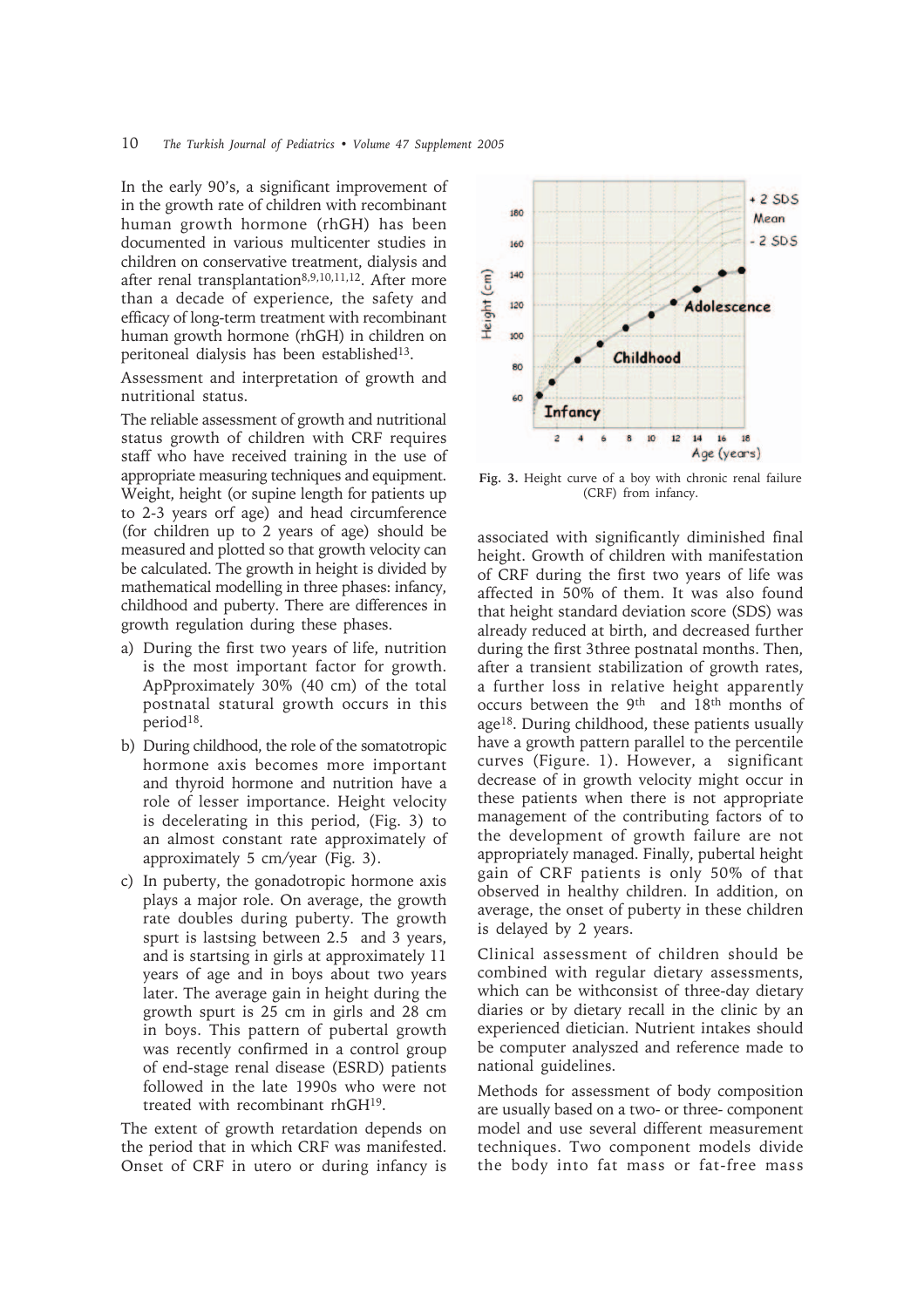(the remainder after fat is subtracted). The three-component model divides the body into fat mass and two components of fatfree mass (bone mineral and lean tissue). A two-component criterion model typically uses hydrodensitometry (hydrostatic weighing) measurement technique as a gold standard, and in clinical practice anthropometric measurements and bioelectric impedance (BIA) are used. The three-component model uses dual-energy x-ray absorptiometry (DEXA) measurements. With carefully applied skinfold<sup>16</sup> or BIA methods, it is possible to estimate relative body fat percentage with an error of 3% to 4%. However, when poor measurement techniques are applied or if the measurement equipment is poorly maintained and calibrated, the errors associated with the body composition estimate will be much larger.

Serum albumin has been identified as a reliable marker for nutritional status. In addition, it has become increasingly clear that there is an inverse relationship between serum albumin and mortality rates in adults maintained on chronic dialysis. While dietary protein intake and dialysis adequacy are important variables determining nutritional status, there is increasing evidence linking chronic inflammation in uremia and nutritional status. Such a finding could be consistent with chronic inflammation playing a role in determining the albumin concentration in addition to nutritional status.

## Nutrition and Growth

Children with CRF on conservative treatment or on dialysis are often anorectic. In the past, malnutrition was considered as the main cause of growth retardation in these patients. The negative effect of malnutrition on growth during the first two years of life is well established<sup>19</sup>. However, no correlation was found between energy intake and growth rate in older children<sup>20</sup>. A minimum of energy intake of more than 70% of the recommended daily allowance (RDA) is generally accepted as a prerequisite for normal growth velocity. Attempts to improve growth in older children with high-energy diets were generally disappointing21. In a recent multicenter study, was found that energy intake was found to be less than 70% in 20% of the children. It was of interest that only 4% of patients lost weight in relation to height during a mean follow-up

of 2.1 years. Therefore, it is reasonable to assume that the majority of these patients had adequate energy intake and poor growth<sup>22</sup>. In all children with growth failure before rhGH treatment, aggressive nutritional intervention should be started when their weight -for -height standard deviation scoreSDS is not acceptable (< -2) in the absence of oedema.

An increase in resting energy expenditure has been described in children treated with rhGH, possibly related to increased protein turnover<sup>23</sup>. Therefore, meticulous nutritional care should also be provided at in the period of rhGH treatment in order to achieve an energy intake of 100% of recommended daily allowances (RDA) and to administer the appropriate amount of protein. There is evidence that there is a positive effect of rhGH treatment on protein metabolism. An improvement in nitrogen balance as evidenced by a falling of blood urea nitrogen and urea nitrogen appearance with a constant protein intake was noticed in nine prepubertal patients on peritoneal dialysis treated with rhGH. A significant increase in serum creatinine and creatinine excretion with a constant weekly creatinine clearance and an the increase in mid-arm muscle circumference were indications of an improvement in lean body mass. In addition, there was an improvement in the pattern of plasma amino acids and an increase in serum albumin, possibly as a result of the improvement of in protein metabolism24. In another study, weight gain and an increase of insulin-like growth factor-1 (IGF-1) and transferrin levels was were found in malnourished dialysis patients treated with rhGH. A decrease of BUN level was also documented, despite the constant oral intake, suggesting that short-term rhGH administration was associated with an anabolic reaction in these patients25. In addition, a significant increase of in lean body mass was found in thirty-three 33 prepubertal patients with CRF treated for two years with rhGH26.

In summary, available evidence suggests that growth retardation might be the result of late referral and/or suboptimal clinical care<sup>27</sup>. Management of malnutrition, renal osteodystrophy, metabolic acidosis, salt wasting and anemia should be optimal before rhGH initiation. Finally, there is some recent evidence that the beneficial effect of rhGH on height might result in an eventual increase in adult height $18,28$ .